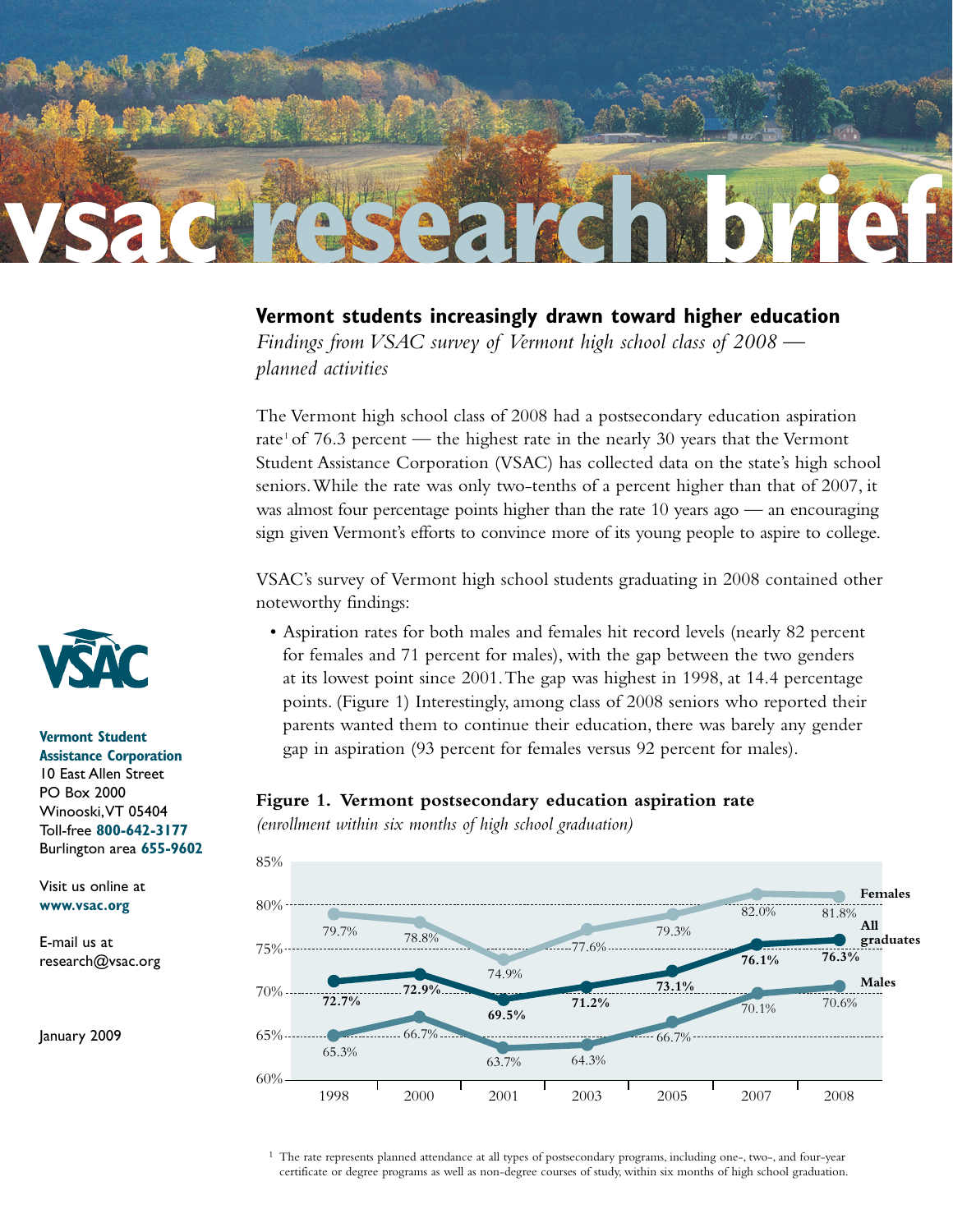- Although there continues to be a sizable gap in aspiration rate between students whose parents do not have a bachelor's degree — referred to as "first-generation students" — and students whose parents do, both groups had record-high rates, 68 percent and 88 percent respectively. The rate for first-generation students rose eight percentage points from a low of 60 percent in 2001.
- More than half of college-bound graduating seniors still plan to attend college outside the state, but the percentage declined from prior years and hit a 10-year low. The percentage of the class of 2008 planning to attend out of state was 52.4, compared to a high of 59.6 percent for the class of 2003 and 54.5 percent for the class of 1998. (Figure 2)



**Figure 2. Location of postsecondary schools students plan to attend**

- The past 10 years have seen a shift toward planned attendance at four-year schools. In 2008, 61.1 percent of graduates planned to attend a four-year school, compared to 55.9 percent of graduates in 1998.Two-year schools saw a commensurate decline in planned attendance, from 13.6 percent in 1998 to 9.7 percent in 2008.
- Students in the class of 2008 who did not plan to continue education immediately after high school made that decision later in their school careers — a positive sign given earlier trends indicating that students opting out of higher education were making that decision at younger ages. Nearly 68 percent of non-continuers from the class of 2008 made their decision in junior or senior year, compared to 62.5 percent doing so in 2007.Among 2008 graduates who planned to continue education, 66.3 percent said they always knew they would pursue education beyond high school, compared to only 14.8 percent who made that decision in junior or senior year.

Every two years,VSAC conducts a statewide survey of Vermont's high school graduating class.The class is first surveyed in the spring of senior year to identify students' post-high school plans.The same students are then contacted a year later to reveal what they actually did following high school.The first part of the survey determines the state's postsecondary education aspiration rate, or percentage of graduates planning to continue education immediately after high school; the second part determines the state's postsecondary education continuation rate, or percentage of students actually enrolling right after high school.This report highlights findings from the first phase of the class of 2008 survey. More than 6,500 public and private high school seniors, representing 85 percent of Vermont's 2008 graduating class, participated in the survey.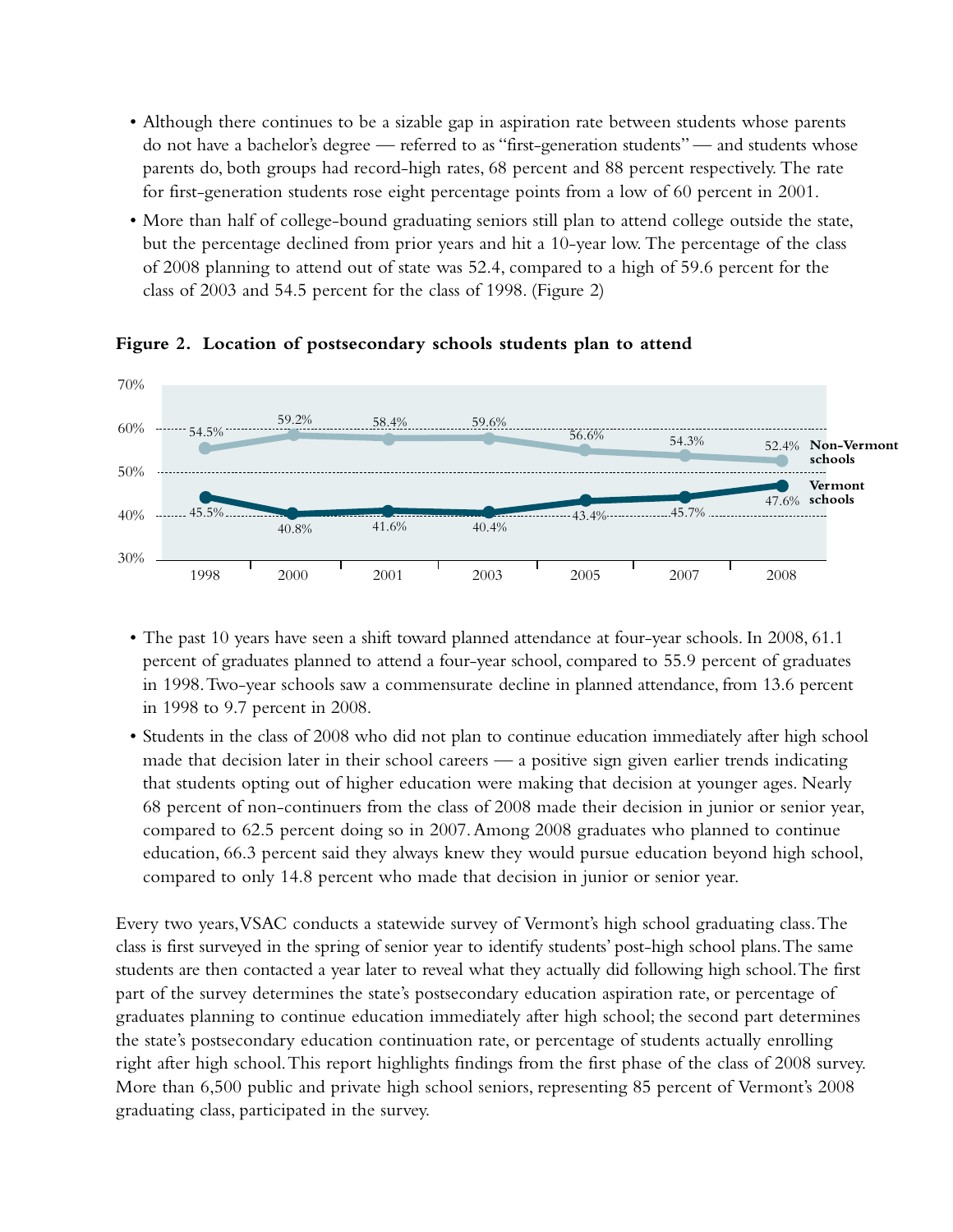In addition to the findings above, the 2008 survey revealed a number of consistencies with prior surveys:

• Students' perceptions of what their parents would like them to do continued to correlate closely with graduates' plans following high school. Parents' education level, students' overall grade point average, and completion of a higher-level math class (algebra II or its equivalent) were other factors associated with graduates' plans. (Table 1)

|  |  |  | Table 1. Factors associated with aspiration |  |  |
|--|--|--|---------------------------------------------|--|--|
|--|--|--|---------------------------------------------|--|--|

|                                                                      | Graduates' plans      |                           |
|----------------------------------------------------------------------|-----------------------|---------------------------|
|                                                                      | Continue<br>education | Not continue<br>education |
| Graduates' impression of what their<br>parents would like them to do |                       |                           |
| Continue education                                                   | 93.0%                 | 7.0%                      |
| Whatever graduate desires                                            | 57.5%                 | 42.5%                     |
| Work/military/other                                                  | 24.1%                 | 75.9%                     |
| Parents' educational attainment                                      |                       |                           |
| At least a bachelor's degree by either parent                        | 88.0%                 | 12.0%                     |
| No bachelor's degree by either parent                                | 67.9%                 | 32.1%                     |
| Overall high school GPA                                              |                       |                           |
| A average                                                            | 91.6%                 | 8.4%                      |
| B average                                                            | 77.7%                 | 22.3%                     |
| C average                                                            | 52.6%                 | 47.4%                     |
| D or lower average                                                   | 33.7%                 | 66.3%                     |
| Completion of a higher-level math course                             |                       |                           |
| Completed Algebra II (or its equivalent)                             | 83.7%                 | 16.3%                     |
| Did not complete Algebra II (or its equivalent)                      | 44.4%                 | 55.6%                     |
| Gender                                                               |                       |                           |
| Female                                                               | 81.8%                 | 18.2%                     |
| Male                                                                 | 70.6%                 | 29.4%                     |

- Nearly 30 percent of continuing students cited "to get a better job" as the most important reason for pursuing education immediately after high school. Other popular responses were also careerfocused:"the job I want specifically requires it" and "to make more money."
- The top college major favored by males and females continued to differ, with males preferring engineering and females preferring health professions. However, there were some overlaps in the fields of business and visual and performing arts. Other fields favored by males were biological and biomedical sciences and computer and information sciences; other fields favored by females were education and psychology. Nearly 11 percent of males and 14 percent of females were undecided about their fields of study.